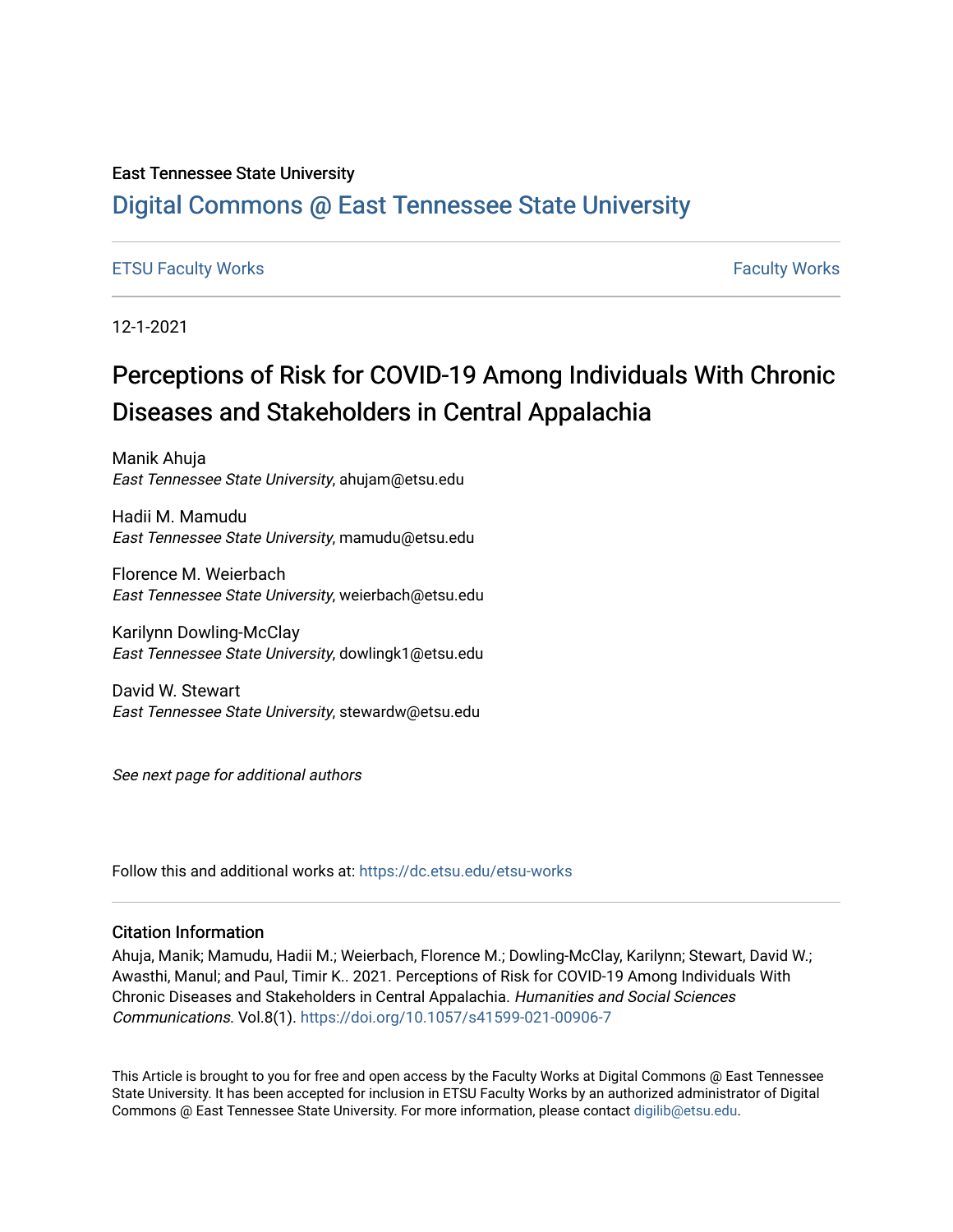## Perceptions of Risk for COVID-19 Among Individuals With Chronic Diseases and Stakeholders in Central Appalachia

## Copyright Statement

This article is licensed under a Creative Commons Attribution 4.0 International License, which permits use, sharing, adaptation, distribution and reproduction in any medium or format, as long as you give appropriate credit to the original author(s) and the source, provide a link to the Creative Commons license, and indicate if changes were made. The images or other third party material in this article are included in the article's Creative Commons license, unless indicated otherwise in a credit line to the material. If material is not included in the article's Creative Commons license and your intended use is not permitted by statutory regulation or exceeds the permitted use, you will need to obtain permission directly from the copyright holder. To view a copy of this license, visit http://creativecommons.org/ licenses/by/4.0

### Creative Commons License



This work is licensed under a [Creative Commons Attribution 4.0 International License.](https://creativecommons.org/licenses/by/4.0/)

## Creator(s)

Manik Ahuja, Hadii M. Mamudu, Florence M. Weierbach, Karilynn Dowling-McClay, David W. Stewart, Manul Awasthi, and Timir K. Paul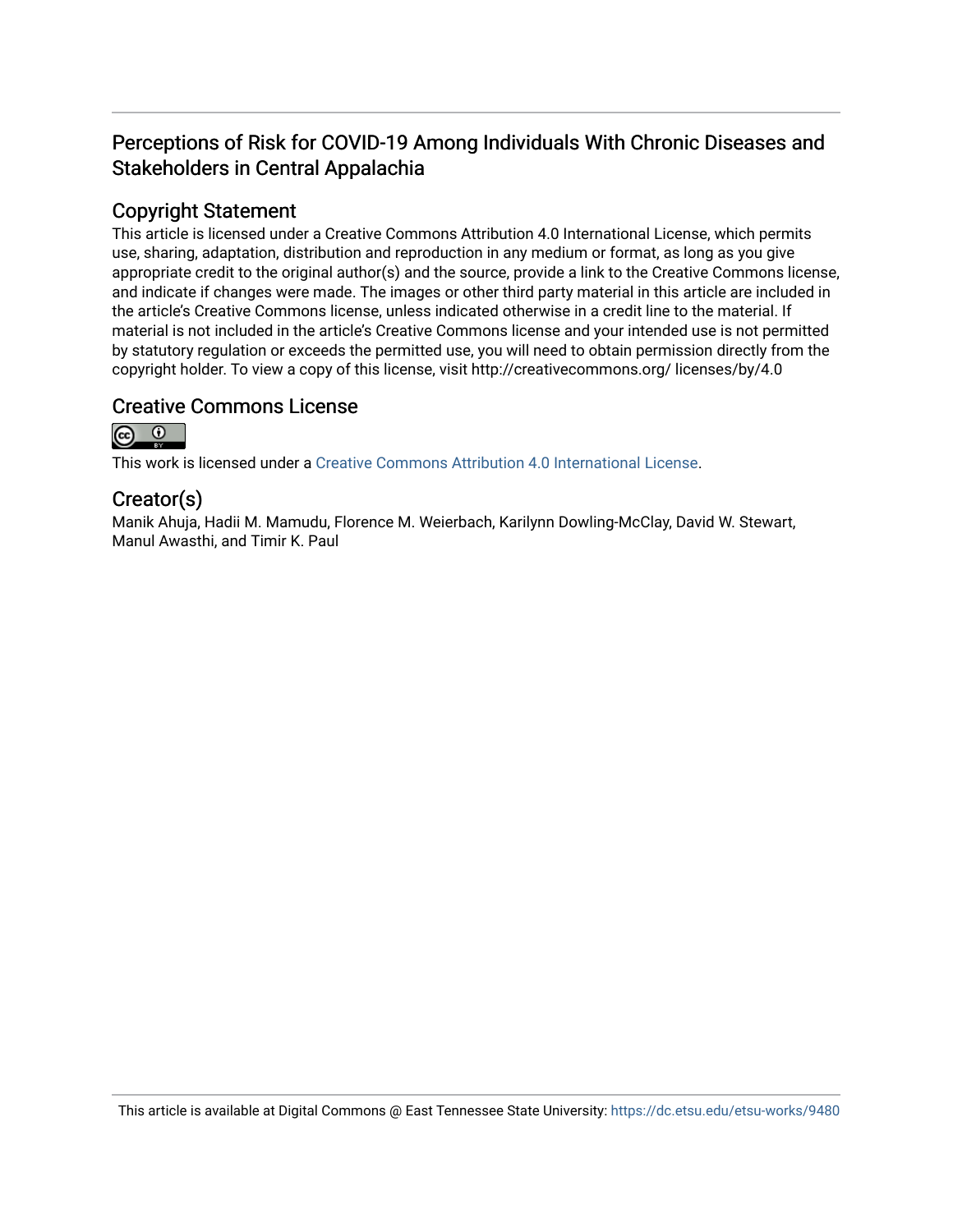## ARTICLE

https://doi.org/10.1057/s41599-021-00906-7 **OPEN**

Check for updates

# Perceptions of risk for COVID-19 among individuals with chronic diseases and stakeholders in Central Appalachia

M[a](http://orcid.org/0000-0002-3446-9216)nik Ahuja $\odot$  [1](http://orcid.org/0000-0002-3446-9216) $^{\boxtimes}$ , Hadii M. Mamudu<sup>1</sup>, Florence M. Weierbach<sup>2</sup>, Karilynn Dowling-McClay<sup>3</sup>, David W. Stewart<sup>3</sup>, Manul Awasthi<sup>1</sup> & Timir K. Paul<sup>4</sup>

Coronavirus disease 2019 (COVID-19) pandemic is rapidly evolving and is a serious public health threat worldwide. Timely and effective control of the pandemic is highly dependent on preventive approaches. Perception of risk is a major determinant of health behavior. The current study explores the association between actual risk and perceived risk for one's self, family/friends and friends, and community. A questionnaire was administered to participants in Central Appalachia ( $n = 102$ ). The actual risk was based on the number of chronic conditions of the following conditions: hypertension, heart disease, cancer, diabetes, and chronic obstructive pulmonary disease. Participants were also queried about their perception of risk for COVID-19. Generalized Linear Models were used to independently evaluate the likelihood of perceived risk for one's: self, family/friends, and community, based on actual risk. Actual risk for COVID-19 was significantly associated with higher likelihood of higher perception of risk for one's self ( $b = 0.24$ ;  $p = 0.04$ ), but not with one's family/friends ( $b = 0.05$ ;  $p = 0.68$ ), or one's community ( $b = 0.14$ ;  $p = 0.16$ ). No health insurance was negatively associated with perception of risk for self ( $b = -0.59$ ;  $p = 0.04$ ) and family/friends ( $b = -0.92$ ;  $p < 0.001$ ). Male gender ( $b = -0.47$ ;  $p = 0.01$ ) was also negatively associated with perception of risk for family/friends. In conclusion, individuals' actual risk for COVID-19 is associated with their own perception of risk. This indicates that one's perception of risk for COVID-19 is greater for their own health compared to their family/friends or the community. Therefore, monitoring and following up with chronic disease patients and addressing their lack of awareness of risk to others is needed to prevent and curtail the spread of COVID-19.

<sup>&</sup>lt;sup>1</sup> College of Public Health, East Tennessee State University, Johnson City, TN 37614, USA. <sup>2</sup> College of Nursing, East Tennessee State University, Johnson City, TN 37614, USA. <sup>3</sup> College of Pharmacy, East Tennessee State University, Johnson City, TN 37614, USA. <sup>4</sup> Quillen College of Medicine, East Tennessee State University, Johnson City, TN 37614, USA. <sup>⊠</sup>email: [ahujam@etsu.edu](mailto:ahujam@etsu.edu)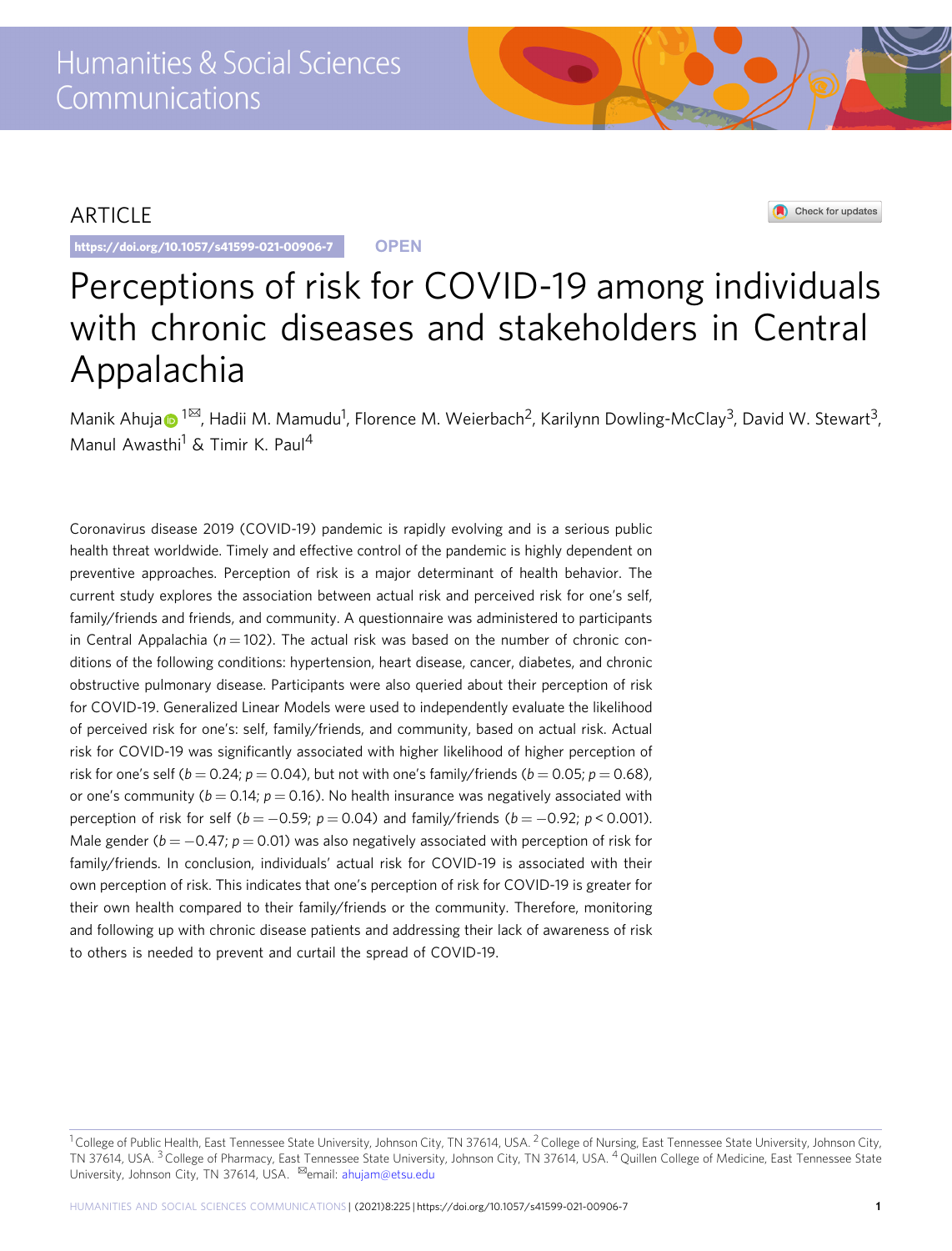#### Introduction

the recent outbreak of coronavirus disease 2019 (COVID-<br>
19) pandemic has spread rapidly on a global scale, leading<br>
to a large number of hospitalizations and deaths worldwide 19) pandemic has spread rapidly on a global scale, leading (The Lancet, [2020](#page-7-0); Weinberger et al., [2020\)](#page-7-0). The pandemic has impacted the world significantly; while some areas are now recovering from it, others are just beginning to be affected (Jehi et al., [2020\)](#page-6-0), and there is a resurgence in areas that appear to have spread the virus under control. COVID-19 is often accompanied by flu-like symptoms, acute respiratory distress syndrome, acute kidney injury, myocarditis, and organ failure (Tian et al., [2020;](#page-7-0) Yang et al., [2020](#page-7-0)). Those burdened with chronic diseases (e.g. cardiovascular disease, diabetes, cancer, asthma) are disproportionately impacted, and at a higher risk for hospitalizations, morbidity, and mortality (Bhatraju et al., [2020](#page-6-0); Guan et al., [2020a,](#page-6-0) [2020b\)](#page-6-0). As the number of hospitalization and deaths have continued to rise globally, it is becoming increasingly important to understand the perception of risk for COVID-19 (Bavel et al., [2020\)](#page-6-0) and application of mitigation strategies such as hand washing, physical distancing, avoiding public places, wearing face masks, testing, and uptake of vaccination (Bish and Michie, [2010;](#page-6-0) Golestaneh et al., [2020\)](#page-6-0).

Perception of risk is a major determinant of health behaviors (Schmälzle et al., [2017\)](#page-7-0). According to theories of decisions about health behavior, people who perceive greater risks are more likely to engage in preventive behaviors (Fischhoff, [1995](#page-6-0)). As such, the perception of risk will likely inform the decisions of individuals to adhere to prevention and mitigation measures including decisions on vaccinations for COVID-19 to reduce risk (Bruine de Bruin and Bennett, [2020;](#page-6-0) Ibuka et al., [2010](#page-6-0); Karlsson et al., [2021](#page-6-0); Van Der Weerd et al., [2011](#page-7-0)). Additionally, because screening for diseases/risks facilitates early detection and treatment (Bauer et al., [2014\)](#page-6-0) the perception of risks will likely inform the decision of individuals on whether to test for a disease. Behaviors and preventive measures during a pandemic are often guided by one's perceived risk and susceptibility to the disease (Iorfa et al., [2020;](#page-6-0) Irigoyen-Camacho et al., [2020](#page-6-0); Lohan and Singh, [2019](#page-6-0); O'Brien et al., [2021;](#page-6-0) Shahin and Hussien, [2020\)](#page-7-0). Adoption of prevention and mitigation behaviors is of particular importance to prevent the spread of disease (Courtemanche et al., [2020;](#page-6-0) Nande et al., [2021\)](#page-6-0). During a pandemic, perceived risks are observed through channels of communication, such as media, television, the internet, and in the community (Sandman, [1989](#page-7-0)). This situation could create discrepancies between the public's perception and scientific evidence, providing a rationale for research into perceptions of risk about COVID-19.

Prior studies have found an association with perceived risk and preventive behaviors for COVID-19. In a nationally representative survey from the United States (U.S.), Bruine and Bennett ([2020\)](#page-6-0) reported that those who perceived a higher risk reported 1.45 times higher odds of handwashing and also higher odds of avoiding crowds. In a global study, Dryhurst et al. ([2020\)](#page-6-0) reported that variability across cultures, individualistic worldviews, personal experience, prosocial values, and social amplification through friends and family were found to be significant in more than half of the countries examined (Dryhurst et al., [2020](#page-6-0)). Nevertheless, studies that specifically focus on vulnerable and underserved populations residing in rural areas of the U.S. do not exist, to the best of our knowledge. While a growing body of literature has examined the association between perceived risk and preventive behaviors (Ding et al., [2020;](#page-6-0) Zhong et al., [2020](#page-7-0)), to our knowledge no study has examined the gap between perceived risk and actual risk involving COVID-19. Additionally, there is a limited body of literature that focuses on perceived risks and COVID-19 among patients with chronic diseases and their stakeholders. It is well established that those who suffer from

chronic diseases are at increased risk for adverse outcomes with COVID-19 and, as such, it is vital to focus on these populations, especially those residing in underserved rural areas in the U.S., including Central Appalachia.

It is important to consider perceived and actual risk separately, as they are two independent constructs. Perceived risk is an individual's subjective evaluation of their risk of an illness or an adverse outcome ("Encycl Behav Med" [2013\)](#page-6-0). Actual risk encompasses risk factors such as age, demographics, health status, and other factors that increase or decrease risk. Therefore, guided by health promotion model, specifically the Health Belief Model (HBM), the current study aimed to investigate the differences between the perception of risk and actual risk using a regional sample from the U.S. Central Appalachia. This region is heavily burdened with a high prevalence of chronic diseases (Meacham et al., [2015;](#page-6-0) Shi et al., [2019;](#page-7-0) Zullig and Hendryx, [2011](#page-7-0)) and COVID-19-related consequences (Shah, [2020\)](#page-7-0). As there is an abundance of misinformation regarding this disease, therefore we hypothesize that individuals' COVID-19 risk perceptions may not accurately reflect their actual risk.

#### Methods

Study setting and population. This study builds on a project funded by the Patient-Centered Outcomes Research Institute (PCORI) Engagement Award that developed a research agenda for cardiovascular diseases (CVD) in the Central Appalachian region, which comprises 228 contiguous and two non-contiguous counties in six states (Kentucky [KY], North Carolina [NC], Ohio [OH], Tennessee [TN], Virginia [VA], and West Virginia [WV]). Residents of this region of Appalachia qualify as a National Institute of Health designated health disparity population with high poverty, unemployment, and lack of access to health services (Krometis et al., [2017](#page-6-0); Mamudu et al., [2017](#page-6-0); Robinson, [2015;](#page-7-0) Shah, [2020;](#page-7-0) Zullig and Hendryx, [2011](#page-7-0)). The prevalence of chronic diseases in these Appalachian counties is generally higher than those of the respective states and the nation (Leukefeld et al., [2007;](#page-6-0) Shah, [2020;](#page-7-0) Zullig and Hendryx, [2011](#page-7-0)). During 2017 and 2020, the PCORI project was undertaken and it involved an extensive range of data collection, spanning environmental scans to surveys and focus group discussions. An integral part of the PCORI project was extensive community engagement, which culminated in a network of CVD stakeholders comprising patients/family, non-licensed caregivers, providers/professionals, and community leaders from across the Central Appalachian region. With the increasing evidence that patients with chronic diseases such as CVD are at higher risk for hospitalization and fatalities due to COVID-19 (Dhakal et al., [2020](#page-6-0); Li et al., [2020](#page-6-0)) these CVD stakeholders were invited to complete a 20-item questionnaire REDCap survey during March and April 2020 to ascertain information on their lived experience pertaining to adherence to prevention and mitigation strategies. A total of 102 CVD stakeholders from across Appalachian counties in the six states [KY, NC, OH, TN, VA, and WV] responded to the survey and were included in this study.

#### Study variables

Outcomes. Perception of risk was the primary outcome, as measured by three independent models including (1) perception of risk for one's self, (2) perception of risk for one's family/friends, and (3) perception of risk for one's community. Perception of risk (self) was based on the question 'What threat does COVID-19 pose to you?' Perception of risk (family/friends) was based on the question 'What threat does COVID-19 pose to your family/ friends?' Perception of risk (community) was based on 'What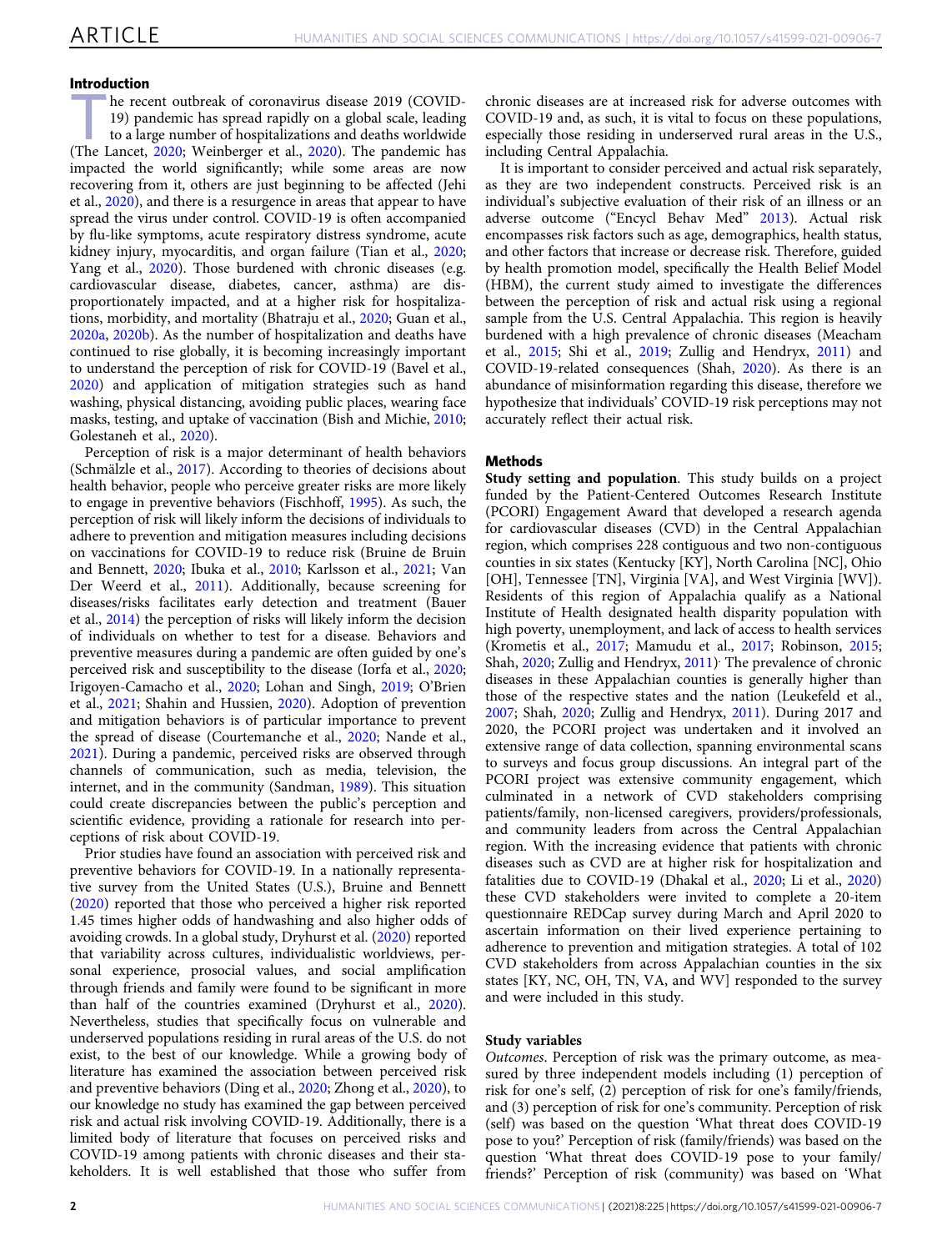threat does COVID-19 pose to your community?' For each perceived risk survey question, participants answered none, low, moderate, or high, and responses were coded as ordinal numbers 0–3 in the order of severity, with 0 representing none, and 3 representing high.

Independent variables. Actual risk was derived as a risk score based on the number of chronic conditions (0 none; 5 maximum) reported for each participant. The conditions assessed include cancer, chronic obstructive pulmonary disease (COPD), diabetes, heart disease, and hypertension.

Controls in the models include age, sex, education, employment status, and health insurance status. Education, employment  $(1 =$ employed,  $0 =$ unemployed), health insurance and sex  $(1 = male, 0 = female)$  were coded as binary variables. Education was categorized based on high school or less education. Health insurance was coded with 1 representing no insurance, and 0 indicating participants had a current health insurance plan (private or public). Age was included in the model as a continuous variable.

Data analysis. The analyses were conducted using SAS version 9.2 (SAS Institute, Inc., Cary, NC, USA). Tetrachoric correlations did not indicate collinearity problems (all correlations <0.75; results available on request). In addition to descriptive statistics, three separate models were used to assess the association between actual risk and perceived risk (outcome). Generalized linear models (GLM) were used to assess actual risk) to estimate changes in perceived risk to self, family/friends, and community. Each GLM model was adjusted for age, sex, employment status, insurance status, and education.

#### Results

Characteristics of the study population. Descriptive characteristics are presented in Table 1. The mean age of the survey participants was  $54.6 \pm 13.9$  years and 68.6% of the participants were female. There were 35.3% of the participants reported no current employment, 10.8% reported not having health insurance, and 12.7% reported having a high school education or less. Overall, 54.9% of the participants reported having at least one chronic disease, while 21.6% were burdened with two or more chronic diseases. Prevalence of chronic disease was highest for hypertension (42.2%), followed by heart disease (16.7%), and diabetes (9.8%).

Actual risk and perceptions of risk for COVID-19. Results of the GLM models are reported in Tables 2–[4.](#page-5-0) Actual risk  $(b = 0.24; p = 0.04)$  was positively associated with perception of risk (self) (Table 2). Not having health insurance ( $b = -0.59$ ;  $p = 0.04$ ) and male sex ( $b = -0.45$ ;  $p = 0.02$ ) were associated with perception of risk (self) in the negative direction. There was no significant association reported between actual risk ( $p = 0.68$ ) and perception of risk (family/friends) (Table [3\)](#page-5-0). Not having health insurance  $(b = -0.92; p < 0.001)$  and male sex  $(b = -0.47;$  $p = 0.01$ ) were associated with perception of risk (self) in the negative direction. There was no significant association between actual risk and perceived risk for one's community ( $p = 0.11$ ), however, a significant negative association was found with high school education or less ( $b = -0.55$ ;  $p = 0.02$ ) (Table [4](#page-5-0)).

#### **Discussion**

The rapid evolution of the COVID-19 pandemic and the prevention and mitigation measures that have been implemented create a perception that the health system is failing to protect individuals against the spread of the virus (Van den Broucke,

| Variable                               | (n, %)      |
|----------------------------------------|-------------|
| Age (mean, SD)                         | 54.6 (13.9) |
| Gender                                 |             |
| Male                                   | 32 (31.4)   |
| Female                                 | 70 (68.6)   |
| <b>Educational status</b>              |             |
| High school/GED or less                | 13 (12.7)   |
| Some college                           | 14 (13.7)   |
| Associates degree or higher            | 75 (73.6)   |
| Current employed                       |             |
| Yes                                    | 66 (64.7)   |
| No                                     | 36 (35.4)   |
| Chronic disease                        |             |
| Cancer                                 | 6(5.9)      |
| <b>COPD</b>                            | 4(3.9)      |
| <b>Diabetes</b>                        | 10(9.8)     |
| <b>Heart Disease</b>                   | 17 (16.7)   |
| Hypertension                           | 43 (42.2)   |
| Number of chronic conditions           |             |
| Two or more                            | 22 (21.6)   |
| One                                    | 34 (33.3)   |
| None                                   | 46 (45.1)   |
| Perception of threat to self           |             |
| High                                   | 26 (25.5)   |
| Moderate                               | 38 (37.3)   |
| Low                                    | 33 (32.4)   |
| None                                   | 5(4.9)      |
| Perception of threat to family/friends |             |
| High                                   | 44 (43.1)   |
| Moderate                               | 34 (33.3)   |
| Low                                    | 19 (18.6)   |
| None                                   | 5(4.9)      |
| Perception of threat to community      |             |
| High                                   | 47 (46.1)   |
| Moderate                               | 39 (38.2)   |
| Low                                    | 13 (12.8)   |
| None                                   | 3(3.0)      |

Table 2 Generalized linear models predicting the association between perception of risk of COVID-19 to one's self.

|                                                                                                                                                                                               | b       | <b>SE</b> | D    |
|-----------------------------------------------------------------------------------------------------------------------------------------------------------------------------------------------|---------|-----------|------|
| Intercept                                                                                                                                                                                     | 1.48    | 0.37      | 0.01 |
| Actual risk <sup>a</sup>                                                                                                                                                                      | 0.24    | 0.11      | 0.04 |
| Employment status: Not<br>employed                                                                                                                                                            | $-0.10$ | 0.17      | 0.61 |
| Education: High school/GED<br>or less                                                                                                                                                         | $-0.07$ | 0.27      | 0.79 |
| Health insurance: None                                                                                                                                                                        | $-0.59$ | 0.27      | 0.04 |
| Gender (male)                                                                                                                                                                                 | $-0.45$ | 0.19      | 0.02 |
| Age                                                                                                                                                                                           | 0.02    | 0.01      | 0.32 |
| <sup>a</sup> Based on a number of chronic conditions including cancer, COPD, heart disease, hypertension,<br>and diabetes. Statistically significant values ( $p < .05$ ) are marked in bold. |         |           |      |

[2020\)](#page-7-0). This generates a need for people to have greater control of their health and to protect themselves from adverse consequences. Given the increasing trend of positive COVID-19 tests and related hospitalization and fatalities, it is important to understand people's perceptions about the disease to inform short- to medium-term initiatives to prevent the spread of the disease and long-term initiatives to facilitate the uptake of COVID-19 vaccination. Coordination of public health messages regarding risks and interpretation of the messages received is critical during a pandemic (Smith and Judd, [2020\)](#page-7-0). Globally,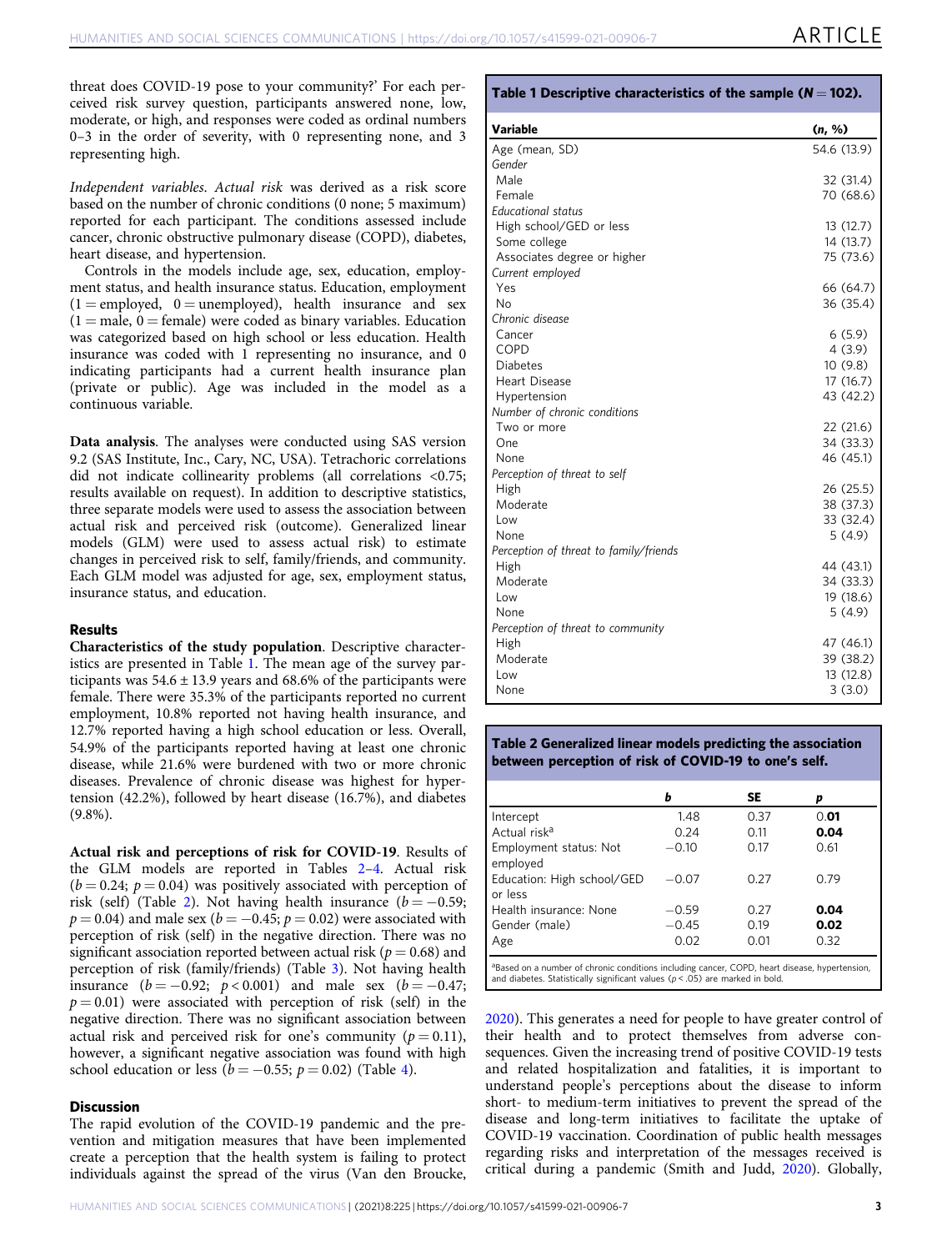#### <span id="page-5-0"></span>Table 3 Generalized linear models predicting the association between perception of risk of COVID-19 to one's family/ friends.

|                                       | b       | SE   | p       |
|---------------------------------------|---------|------|---------|
| Intercept                             | 2.18    | 0.38 | < 0.001 |
| Actual risk <sup>a</sup>              | 0.05    | 0.11 | 0.68    |
| Employment status: Not<br>employed    | $-0.23$ | 0.21 | 0.28    |
| Education: High school/GED<br>or less | 0.13    | 0.47 | 0.65    |
| Health insurance: None                | $-0.92$ | 0.28 | < 0.001 |
| Gender (male)                         | $-0.47$ | 0.17 | 0.01    |
| Age                                   | 0.01    | 0.01 | 0.53    |
|                                       |         |      |         |

a<br>**Based on number of chronic conditions including cancer, COPD, heart disease, hypertension** and diabetes. Statistically significant values  $(p < .05)$  are marked in bold.

Table 4 Generalized linear models predicting the association between perception of risk of COVID-19 to one's community.

| b       | SE   | D       |
|---------|------|---------|
| 2.59    | 0.33 | < 0.001 |
| $-0.14$ | 0.10 | 0.16    |
| $-0.16$ | 0.19 | 0.39    |
| $-0.55$ | 0.24 | 0.02    |
| $-0.45$ | 0.25 | 0.07    |
| $-0.13$ | 0.17 | 0.43    |
| 0.01    | 0.01 | 0.97    |
|         |      |         |

<sup>a</sup>Based on number of chronic conditions including cancer, COPD, heart disease, hypertension,<br>and diabetes. Statistically significant values (p < .05) are marked in bold.

approximately 1·7 billion (22%) of the world's population have at least one underlying condition that predisposes them to increased risk of a severe form of COVID-19-related health consequences and 350 million (4%) are at risk for hospitalization (Clark et al., [2020\)](#page-6-0). Individuals with CVD, chronic kidney disease, diabetes, chronic respiratory disease, and a range of other chronic conditions are at an increased risk of requiring in-hospital treatment such as oxygen supplementation (Clark et al., [2020\)](#page-6-0). Identifying at-risk populations is important for making projections of the probable health burden and for the design of effective strategies to reduce the risk of transmission to highly vulnerable groups (Clark et al., [2020](#page-6-0)).

In the case of COVID-19, it is highly important to understand the disparity between perceived risk and actual risk. Perceiving the risk as high may decrease one's likelihood of engaging in risky behaviors, such as attending social gatherings, avoidance of hand-washing, avoidance of face coverings (Tran and Ravaud, [2020](#page-7-0)). Overall, the prevalence of elevated perceived risk to one's self was high, with 62.8% of the participants reporting moderate or high levels of risk. Factors such as age (mean age of 54), and high vulnerability to chronic disease, may further explain the high perceived risk of COVID-19 to one's self in this study population. Furthermore, as individuals age, there may be less control of one's health, as one may be burdened with a chronic disease that is not reversible. Thus, people who believe they can control their health may also believe they are less susceptible to disease, (Hamilton and Lobel, [2015\)](#page-6-0) such as COVID-19.

Our study found that there is a positive correlation between one's actual COVID-19 risk, which is their own disease burden,

and their perception of risk for themselves. As chronic diseases contribute significantly to the global burden of disease worldwide (Lozano et al., [2012\)](#page-6-0) these findings further reinforce the perception of risk individuals with chronic disease would face. Understanding risk perception about COVID-19 may help understand the public attitudes toward the disease and predict behaviors (He et al., [2020\)](#page-6-0). Given that those with chronic disease are at increased risk of COVID-19 related hospitalization and mortality, they are highly vulnerable and may explain the association with their perception of risk (self) (Xia et al., [2020\)](#page-7-0).

Beyond the perception of risk of COVID-19 to one's self, one's actual risk was not associated with one's perception of risk for one's family/friends or community. While one may be concerned about the impact on their family/friends or community, the study found no direct connection between these factors and one's own actual risk. However, COVID-19 may pose threats to the wellbeing of children and families in other ways, as these may be attributed to challenges related to social disruption such as financial insecurity, caregiving burden, and confinement-related stress (Prime et al., [2020](#page-7-0)). Other challenges not measured in the study, such as mental health/well-being (Yuan et al., [2020\)](#page-7-0), school closures, unemployment, business closures, and other factors pose a substantial threat to the well-being of one's family/friends as well as their community (Parolin, [2020;](#page-7-0) Prime et al., [2020](#page-7-0)). The study also found that not having health insurance significantly reduced one's perception of threat to themselves or their family/ friends. This finding may be consistent with assertions that individuals who have health insurance may be more likely to have higher health literacy, may value their health more, and be more risk aversive (Baicker et al., 2015; Barnes and Hanoch, [2017;](#page-6-0) Outreville, [2013](#page-7-0)). The study additionally found that the male gender predicted lower perceived risk for one's self and family/ friends. This finding is consistent with prior findings that men are less risk aversive when referring to their health than women (Bolhaar et al., [2012](#page-6-0); Franks et al., [1996](#page-6-0); Warshawsky-Livne et al., [2014;](#page-7-0) Zheng et al., [2020\)](#page-7-0). Overall, these findings are important, given the disproportionate level of COVID-19 impact in rural, underserved areas (Karim andand Chen, [2020](#page-6-0); Tan et al., [2020](#page-7-0)).

Strengths and limitations. The study findings should be interpreted with certain limitations. These results may not be generalizable to the population-at-large as a regional sample from Central Appalachia was used. The demographic of the sample was of higher socioeconomic status in comparison to the general population in Central Appalachia. This was clearly seen based on the higher education and employment rates in comparison to regional estimates. Another limitation is that study constructs were self-reported, so there is a chance of recall bias, and the severity of chronic disease was not captured in the study. For example, hypertension may have a broad range of systolic or diastolic readings that are classified as a diagnosis. Future studies are needed considering more detailed information regarding the severity and duration of chronic disease to more precisely measure actual risk. In light of these limitations, the current study informs us of the importance of directing targeted interventions for those who are at higher risks. This includes increased knowledge about COVID-19 prevention and the importance of compliance with recommended guidelines. As the perceived risk to one's self is associated with one's actual risk, it is highly critical to focus on those who are at increased risk, particularly among those burdened with chronic disease.

#### Conclusions

Individuals' actual risk was positively associated with the perception of risk of COVID-19 to themselves; however, this was not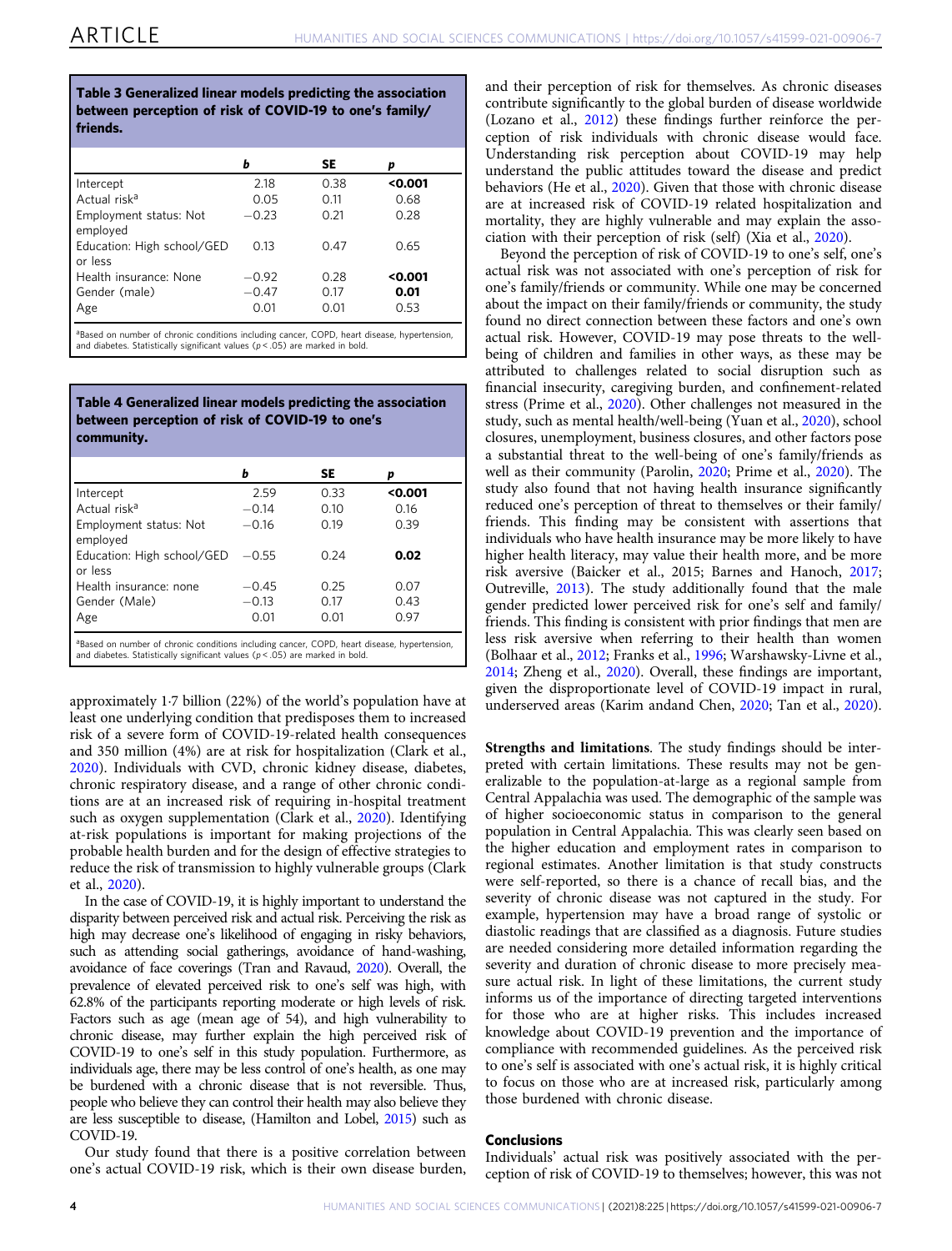<span id="page-6-0"></span>true when evaluated for family/friends or the community. This indicates that one's perception of risk for COVID-19 is greater for their own health compared to their family/friends or the community. Monitoring and follow-up with patients suffering from chronic diseases and addressing their lack of awareness of risk to others is needed to prevent and curtail the spread of COVID-19. Therefore, culturally relevant health education is imperative in rural areas, such as Central Appalachia. Providers, public health professionals and other key stakeholders must raise awareness of individuals at high risk for poor COVID-19 outcomes such as those burdened with chronic diseases, their family members, and members of communities with higher rates of health illiteracy.

#### Data availability

The data pertaining to this study are available from the corresponding author upon request.

Received: 13 January 2021; Accepted: 21 September 2021; Published online: 07 October 2021

#### **References**

- Barnes AJ, Hanoch Y (2017) Knowledge and understanding of health insurance: challenges and remedies. Israel J Health Policy Res. [https://doi.org/10.1186/](https://doi.org/10.1186/s13584-017-0163-2) [s13584-017-0163-2](https://doi.org/10.1186/s13584-017-0163-2)
- Bauer UE, Briss PA, Goodman RA, Bowman BA (2014) Prevention of chronic disease in the 21st century: elimination of the leading preventable causes of premature death and disability in the USA. The Lancet. [https://doi.org/](https://doi.org/10.1016/S0140-6736(14)60648-6) [10.1016/S0140-6736\(14\)60648-6](https://doi.org/10.1016/S0140-6736(14)60648-6)
- Bavel JJV, Baicker K, Boggio PS, Capraro V, Cichocka A, Cikara M, Crockett MJ, Crum AJ, Douglas KM, Druckman JN, Drury J, Dube O, Ellemers N, Finkel EJ, Fowler JH, Gelfand M, Han S, Haslam SA, Jetten J, … Willer R (2020) Using social and behavioural science to support COVID-19 pandemic response. Nat Hum Behav. <https://doi.org/10.1038/s41562-020-0884-z>
- Bhatraju PK, Ghassemieh BJ, Nichols M, Kim R, Jerome KR, Nalla AK, Greninger AL, Pipavath S, Wurfel MM, Evans L, Kritek PA, West TE, Luks A, Gerbino A, Dale CR, Goldman JD, O'Mahony S, Mikacenic C (2020) COVID-19 in critically ill patients in the Seattle region—case series. New Engl J Med. <https://doi.org/10.1056/NEJMoa2004500>
- Bish A, Michie S (2010) Demographic and attitudinal determinants of protective behaviours during a pandemic: a review. Br J Health Psychol. [https://doi.org/](https://doi.org/10.1348/135910710X485826) [10.1348/135910710X485826](https://doi.org/10.1348/135910710X485826)
- Bolhaar J, Lindeboom M, Van der Klaauw B (2012) A dynamic analysis of the demand for health insurance and health care. Eur Econ Rev. [https://doi.org/](https://doi.org/10.1016/j.euroecorev.2012.03.002) [10.1016/j.euroecorev.2012.03.002](https://doi.org/10.1016/j.euroecorev.2012.03.002)
- Bruine de Bruin W, Bennett D (2020) Relationships between initial COVID-19 risk perceptions and protective health behaviors: a National Survey. Am J Prev Med. <https://doi.org/10.1016/j.amepre.2020.05.001>
- Clark A, Jit M, Warren-Gash C, Guthrie B, Wang HHX, Mercer SW, Sanderson C, McKee M, Troeger C, Ong KL, Checchi F, Perel P, Joseph S, Gibbs HP, Banerjee A, Eggo RM, Nightingale ES, O'Reilly K, Jombart T, … Jarvis CI (2020) Global, regional, and national estimates of the population at increased risk of severe COVID-19 due to underlying health conditions in 2020: a modelling study. Lancet Global Health. [https://doi.org/10.1016/s2214-](https://doi.org/10.1016/s2214-109x(20)30264-3) [109x\(20\)30264-3](https://doi.org/10.1016/s2214-109x(20)30264-3)
- Courtemanche C, Garuccio J, Le A, Pinkston J, Yelowitz A (2020) Strong social distancing measures in the united states reduced the covid-19 growth rate. Health Aff. 39(7). <https://doi.org/10.1377/hlthaff.2020.00608>
- Dhakal BP, Sweitzer NK, Indik JH, Acharya D, William P (2020) SARS-CoV-2 infection and cardiovascular disease: COVID-19 heart. Heart Lung Circ. <https://doi.org/10.1016/j.hlc.2020.05.101>
- Ding Y, Du X, Li Q, Zhang M, Zhang Q, Tan X, Liu Q (2020) Risk perception of coronavirus disease 2019 (COVID-19) and its related factors among college students in China during quarantine. PLoS ONE [https://doi.org/10.1371/](https://doi.org/10.1371/journal.pone.0237626) [journal.pone.0237626](https://doi.org/10.1371/journal.pone.0237626)
- Dryhurst S, Schneider CR, Kerr J, Freeman ALJ, Recchia G, van der Bles AM, Spiegelhalter D, van der Linden S (2020) Risk perceptions of COVID-19 around the world. J Risk Res. <https://doi.org/10.1080/13669877.2020.1758193>

Encyclopedia of Behavioral Medicine (2013) Encycl Behav Med [https://doi.org/](https://doi.org/10.1007/978-1-4419-1005-9) [10.1007/978-1-4419-1005-9](https://doi.org/10.1007/978-1-4419-1005-9)

Fischhoff B (1995) Risk perception and communication unplugged: twenty years of process. Risk Anal. <https://doi.org/10.1111/j.1539-6924.1995.tb00308.x>

- Franks P, Gold MR, Clancy CM (1996) Use of care and subsequent mortality: the importance of gender. Health Services Research.
- Golestaneh L, Neugarten J, Fisher M, Billett HH, Gil MR, Johns T, Yunes M, Mokrzycki MH, Coco M, Norris KC, Perez HR, Scott S, Kim RS, Bellin E (2020) The association of race and COVID-19 mortality. EClinicalMedicine 000:100455. <https://doi.org/10.1016/j.eclinm.2020.100455>
- Guan WJ, Liang WH, He JX, Zhong NS (2020a) Cardiovascular comorbidity and its impact on patients with COVID-19. Eur Respir J. 55(6). [https://doi.org/](https://doi.org/10.1183/13993003.01227-2020) [10.1183/13993003.01227-2020](https://doi.org/10.1183/13993003.01227-2020)
- Guan WJ, Liang WH, Zhao Y, Liang HR, Chen ZS, Li YM, Liu XQ, Chen RC, Tang CL, Wang T, Ou CQ, Li L, Chen PY, Sang L, Wang W, Li JF, Li CC, Ou LM, Cheng B, … He JX (2020b) Comorbidity and its impact on 1,590 patients with Covid-19 in China: a nationwide analysis. Eur Respir J. [https://doi.org/](https://doi.org/10.1183/13993003.00547-2020) [10.1183/13993003.00547-2020](https://doi.org/10.1183/13993003.00547-2020)
- Hamilton JG, Lobel M (2015) Psychosocial factors associated with risk perceptions for chronic diseases in younger and middle-aged women. Women Health. <https://doi.org/10.1080/03630242.2015.1061094>
- He S, Chen S, Kong L, Liu W (2020) Analysis of risk perceptions and related factors concerning COVID-19 epidemic in Chongqing, China. J Community Health <https://doi.org/10.1007/s10900-020-00870-4>
- Ibuka Y, Chapman GB, Meyers LA, Li M, Galvani AP (2010) The dynamics of risk perceptions and precautionary behavior in response to 2009 (H1N1) pandemic influenza. BMC Infect Dis. <https://doi.org/10.1186/1471-2334-10-296>
- Iorfa SK, Ottu IFA, Oguntayo R, Ayandele O, Kolawole SO, Gandi JC, Dangiwa AL, Olapegba PO (2020) COVID-19 knowledge, risk perception, and precautionary behavior among nigerians: a moderated mediation approach. Front Psychol 11 <https://doi.org/10.3389/fpsyg.2020.566773>
- Irigoyen-Camacho ME, Velazquez-Alva MC, Zepeda-Zepeda MA, Cabrer-Rosales MF, Lazarevich I, Castaño-Seiquer A (2020) Effect of income level and perception of susceptibility and severity of covid-19 on stay-at-home preventive behavior in a group of older adults in Mexico City. Int J Environ Res Public Health 17(20) <https://doi.org/10.3390/ijerph17207418>
- Jehi L, Ji X, Milinovich A, Erzurum S, Rubin B, Gordon S, Young J, Kattan MW (2020) Individualizing risk prediction for positive COVID-19 testing: results from 11,672 patients. Chest. <https://doi.org/10.1016/j.chest.2020.05.580>
- Karim SA, Chen H (2020) Deaths from COVID‐19 in rural, micropolitan, and metropolitan areas: a county‐level comparison. J Rural Health. [https://](https://doi.org/10.1111/jrh.12533) [doi.org/10.1111/jrh.12533](https://doi.org/10.1111/jrh.12533)
- Karlsson LC, Soveri A, Lewandowsky S, Karlsson L, Karlsson H, Nolvi S, Karukivi M, Lindfelt M, Antfolk J (2021) Fearing the disease or the vaccine: the case of COVID-19. Personal Individ Differ 172. [https://doi.org/10.1016/](https://doi.org/10.1016/j.paid.2020.110590) [j.paid.2020.110590](https://doi.org/10.1016/j.paid.2020.110590)
- Krometis LA, Gohlke J, Kolivras K, Satterwhite E, Marmagas SW, Marr LC (2017) Environmental health disparities in the Central Appalachian region of the United States. Rev Environ Health. <https://doi.org/10.1515/reveh-2017-0012>
- Leukefeld C, Walker R, Havens J, Leedham CA, Tolbert V (2007) What does the community say: key informant perceptions of rural prescription drug use. J Drug Issues. <https://doi.org/10.1177/002204260703700302>
- Li J, Guo T, Dong D, Zhang X, Chen X, Feng Y, Wei B, Zhang W, Zhao M, Wan J (2020) Defining heart disease risk for death in COVID-19 infection. QJM <https://doi.org/10.1093/qjmed/hcaa246>
- Lohan V, Singh RP (2019) Home automation using internet of things. Lect Notes Netw Syst. [https://doi.org/10.1007/978-981-13-0277-0\\_24](https://doi.org/10.1007/978-981-13-0277-0_24)
- Lozano R, Naghavi M, Foreman K, Lim S, Shibuya K, Aboyans V, Abraham J, Adair T, Aggarwal R, Ahn SY, AlMazroa MA, Alvarado M, Anderson HR, Anderson LM, Andrews KG, Atkinson C, Baddour LM, Barker-Collo S, Bartels DH, … Murray CJL (2012) Global and regional mortality from 235 causes of death for 20 age groups in 1990 and 2010: a systematic analysis for the Global Burden of Disease Study 2010. The Lancet. [https://doi.org/](https://doi.org/10.1016/S0140-6736(12)61728-0) [10.1016/S0140-6736\(12\)61728-0](https://doi.org/10.1016/S0140-6736(12)61728-0)
- Mamudu HM, Paul TK, Wang L, Veeranki SP, Panchal HB, Alamian A, Budoff M (2017) Association between multiple modifiable risk factors of cardiovascular disease and hypertension among asymptomatic patients in central appalachia. South Med J <https://doi.org/10.14423/SMJ.0000000000000602>
- Meacham SL, Sukpraprut S, Goessl C, Stevens W, Meisha D (2015) Prevalence rates of adult obesity and environmental factors impacting health in coal producing and non-coal producing appalachian counties in Southwest Virginia. In: J.C. Craynon (ed.) Proceedings of the 2nd environmental considerations in energy production conference.
- Nande A, Adlam B, Sheen, J, Levy, MZ, & Hill, AL (2021) Dynamics of COVID-19 under social distancing measures are driven by transmission network struc-<br>ture. PLoS Comput Biol  $17(2)$ . https://doi.org/10.1371/ ture. PLoS Comput Biol 17(2). [https://doi.org/10.1371/](https://doi.org/10.1371/JOURNAL.PCBI.1008684) [JOURNAL.PCBI.1008684](https://doi.org/10.1371/JOURNAL.PCBI.1008684)
- O'Brien WH, Wang S, Xu H, Wang S, Yang Z, Yang JT, Liu Q, Zhang X, Tang L, Varga AV, Sims T, Lim CX, Jarukasemthawee S, Pisitsungkagarn K (2021) Psychological reactions to COVID-19: Survey data assessing perceived susceptibility, distress, mindfulness, and preventive health behaviors. Data Brief 34. <https://doi.org/10.1016/j.dib.2020.106687>